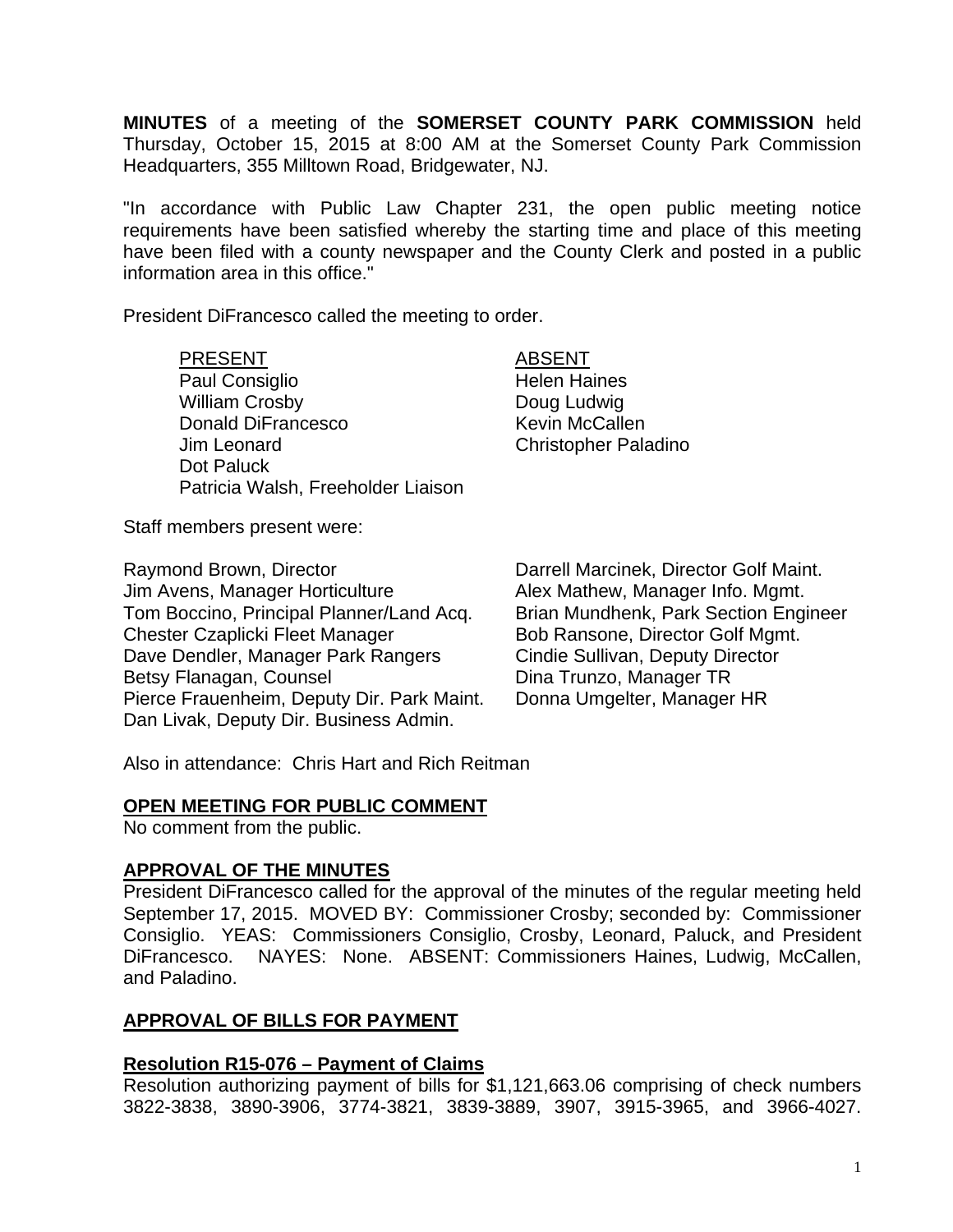MOVED BY: Commissioner Crosby; seconded by: Commissioner Consiglio. YEAS: Commissioners Consiglio, Crosby, Leonard, Paluck, and President DiFrancesco. NAYES: None. ABSENT: Commissioners Haines, Ludwig, McCallen, and Paladino.

# **DIRECTOR'S REPORT**

A report was submitted for the month of September 2015.

## **Resolution R15-077 – Congratulations to Somerset Patriots**

Resolution congratulates the Patriots on the 2015 Atlantic League Championship. MOVED BY: Commissioner Crosby; seconded by: Commissioner Consiglio. YEAS: Commissioners Consiglio, Crosby, Leonard, Paluck, and President DiFrancesco. NAYES: None. ABSENT: Commissioners Haines, Ludwig, McCallen, and Paladino.

President DiFrancesco commented that the Patriots have been the most successful team in the state due to the support of the residents of Somerset County.

# **COMMISSIONER CORRESPONDENCE**

- 1. Letter of thanks from the 4-H Association for the support for the 2015 4-H Fair.
- 2. Letter from the Township of Bridgewater requesting the use of portions of Washington Valley Park for the 2015-2016 Deer Culling Program.
- 3. Letter from New Jersey Water Supply Authority regarding the publishing of their Schedule of Rates on January 4, 2016.
- 4. Letter from the neighbor of the Howe Athletic Complex asking for an update on the remediation and/or plans with the soccer balls going into their yard and headlights in their windows.
- 5. Note of thanks from the New Centre Dairy for allowing the 4-H Fair to be at North Branch Park.
- 6. Thank you note from VILLEtv for supporting them and providing cultural activities such as the Summer Concert Series. They especially thanked Cindie Sullivan and her staff.
- 7. Letter of appreciation to the Park Commission for its support of the Regional Center Partnership and thanks to Karen Behr and other staff members for the assistance provided with the use of the Park Commission meeting room.
- 8. E-mail thank you for the Private Hunter Pace at the Stable including a lady from England.

## **CONSENT AGENDA**

## **RESOLUTIONS**

The following resolutions were MOVED BY: Commissioner Crosby; seconded by: Commissioner Consiglio. YEAS: Commissioners Consiglio, Crosby, Leonard, Paluck, and President DiFrancesco. NAYES: None. ABSENT: Commissioners Haines, Ludwig, McCallen, and Paladino.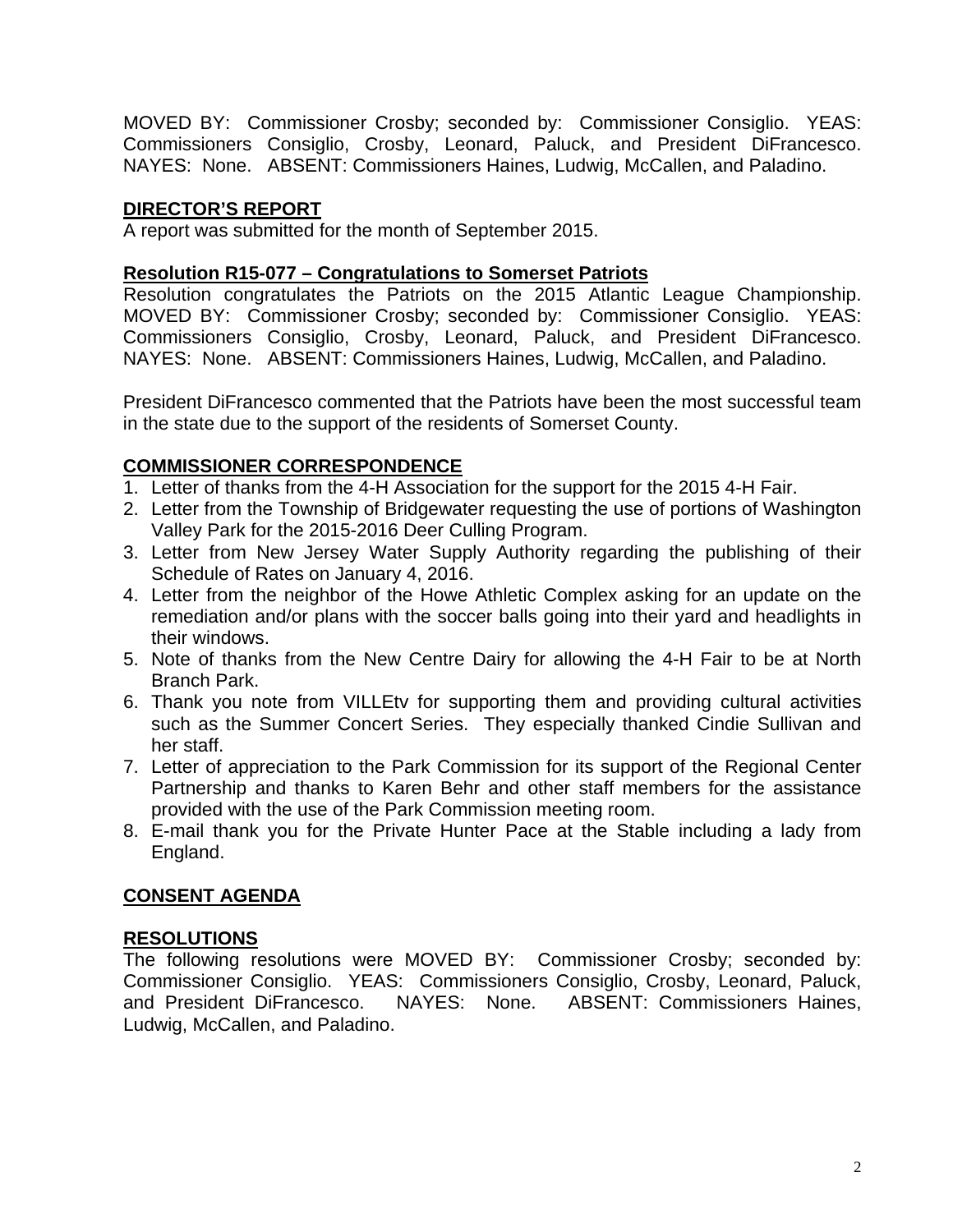### **Resolution R15-078 – Award of Contract for Furnishing, Delivery, and Installation of Golfing Simulators**

Resolution awards a contract to Ridge Capital Development, LLC. The cost is not to exceed \$125,784.00

## **Resolution R15-079 – Transfer of Appropriations**

Resolution transfers appropriations.

### **Resolution R15-080 – Award of the Second and Final Year Contract for Tree Pruning and Removal Services**

Resolution awards a contract to Tamke Tree Experts. \$205 per hour for three person crew and \$215 overtime for three person crew.

## **Resolution R15-081 – Award of State Contract for Purchase of a 2016 Chevrolet Express RWD 12 Passenger Van with Contract Options**

Resolution awards a contract to Mall Chevrolet, Inc. The cost is not to exceed \$25,170.

### **COMMITTEE REPORTS**

### **FINANCE/BUSINESS ADMINISTRATION**

President DiFrancesco, Chair of the Committee, submitted a report for the month of September 2015.

Ray Brown reported that the weather has been good overall the past few months and this has helped with revenues.

### **HUMAN RESOURCES**

Commissioner Consiglio, Chair of the Committee, submitted a report for the month of September 2015.

Donna Umgelter, Manager of Human Resources reported that a flu shot clinic will be held for the staff on October 20. The chainsaw safety training is being held this morning at Park headquarters and snow plow safety training will be held at the end of October. The Commission won the Ridewise Award for Commuter Friendly programs.

### **LEISURE SERVICES**

A report was submitted for the month of September 2015.

Cindie Sullivan, Deputy Director reported that the Vietnam Wall Exhibit was at North Branch Park October 1 to October 4.

Commissioner Crosby thanked everyone that was involved with the exhibit. Ray commented that he was moved by a group of school children from Roselle who went around with a group of veterans. Freeholder Walsh thanked all involved. Commissioner Consiglio thanked Karren Newman for the growth of the Duke Island Walkers Program.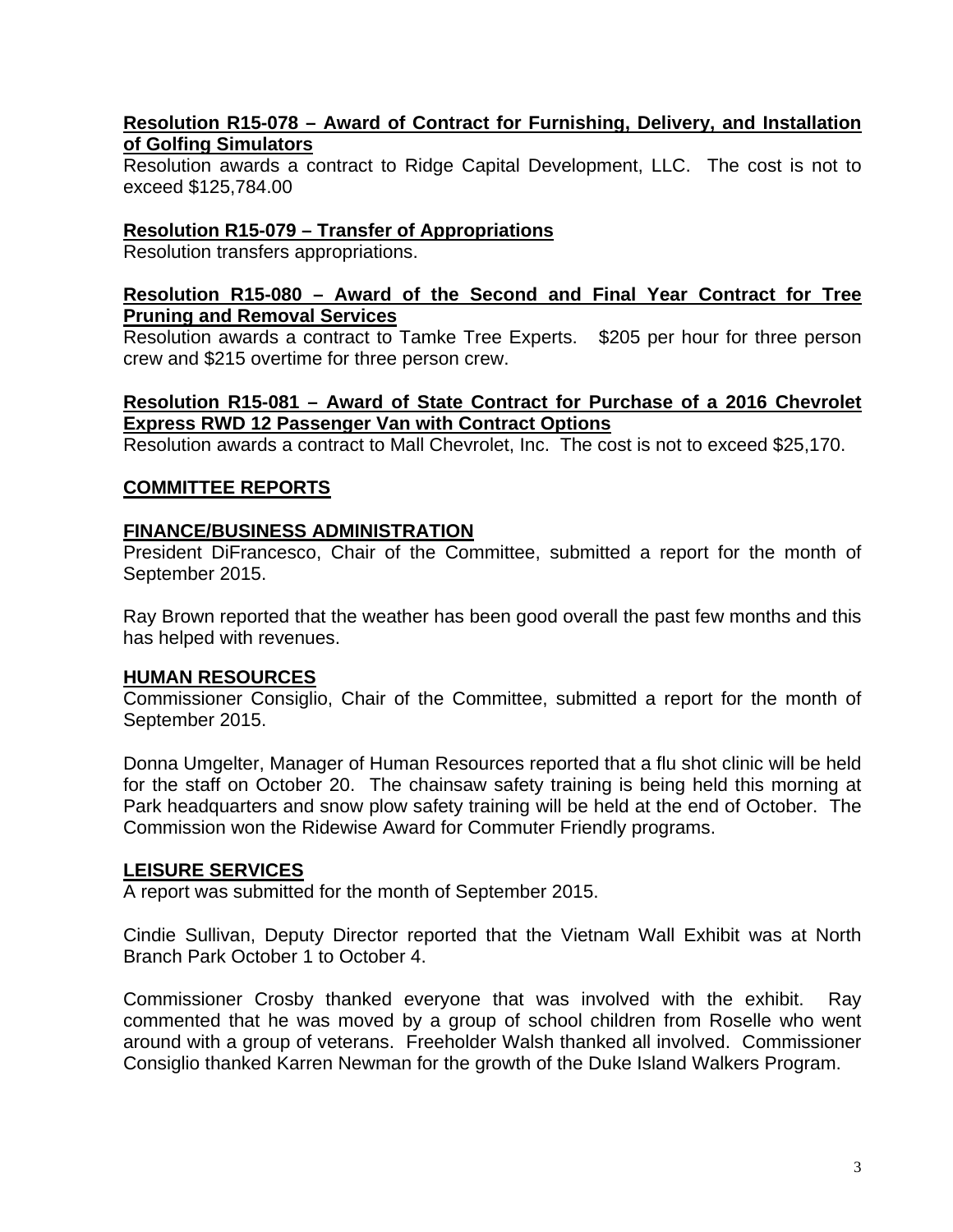# **GOLF MANAGEMENT**

Commissioner Paluck, Chair of the Committee, submitted a report for the month of September 2015.

Bob Ransone, Deputy Director Golf Management reported that Neshanic Valley Golf Course has been recertified as an Audubon Sanctuary. Aeration has been completed at all golf courses except Warrenbrook. Warrenbrook Golf Course will close on November 15, Quail Brook Golf Course will close in November, and Green Knoll Golf Course will close on December 31.

### **INFORMATION MANAGEMENT**

A report was submitted for the month of September 2015.

### **VISITOR SERVICES**

Commissioner Crosby, Chair of the Committee, submitted a report for the month of September 2015.

Dave Dendler, Manager Park Rangers reported that health fairs and trail work continues.

Commissioner Crosby thanked the Park Ranger staff for the Vietnam Wall Exhibit support.

### **PROPERTY MANAGEMENT**

Commissioner Crosby, Chair of the Committee, submitted a report for the month of September 2015.

### **PLANNING AND LAND ACQUISITION**

A report was submitted for the month of September 2015.

Tom Boccino, Parks Section Principal Planner, Land Acquisition reported that the County closed on the Higgins property. The New Jersey Conservation Foundation is applying for a grant to acquire additional property owned by the Higgins family in Hunterdon County and Tom asked the Park Commission for a letter of support. Ray and the Commissioners agreed to send a letter supporting the acquisition.

### **CAPITAL FACILIITES – CONSTRUCTION and ENGINEERING**

A report was submitted for the month of September 2015.

### **PARK MAINTENANCE & HORTICULTURE**

Commissioner Consiglio, Chair of the Committee, submitted a report for the month of September 2015.

Jim Avens, Manager Horticulture reported that Buck Garden hosted a Dragonfly Display coordinated by Somerset County Master Gardeners. VIOS Channel One–Push for Pause television filmed a segment interviewing Buck Garden Interpretive Gardener Tricia